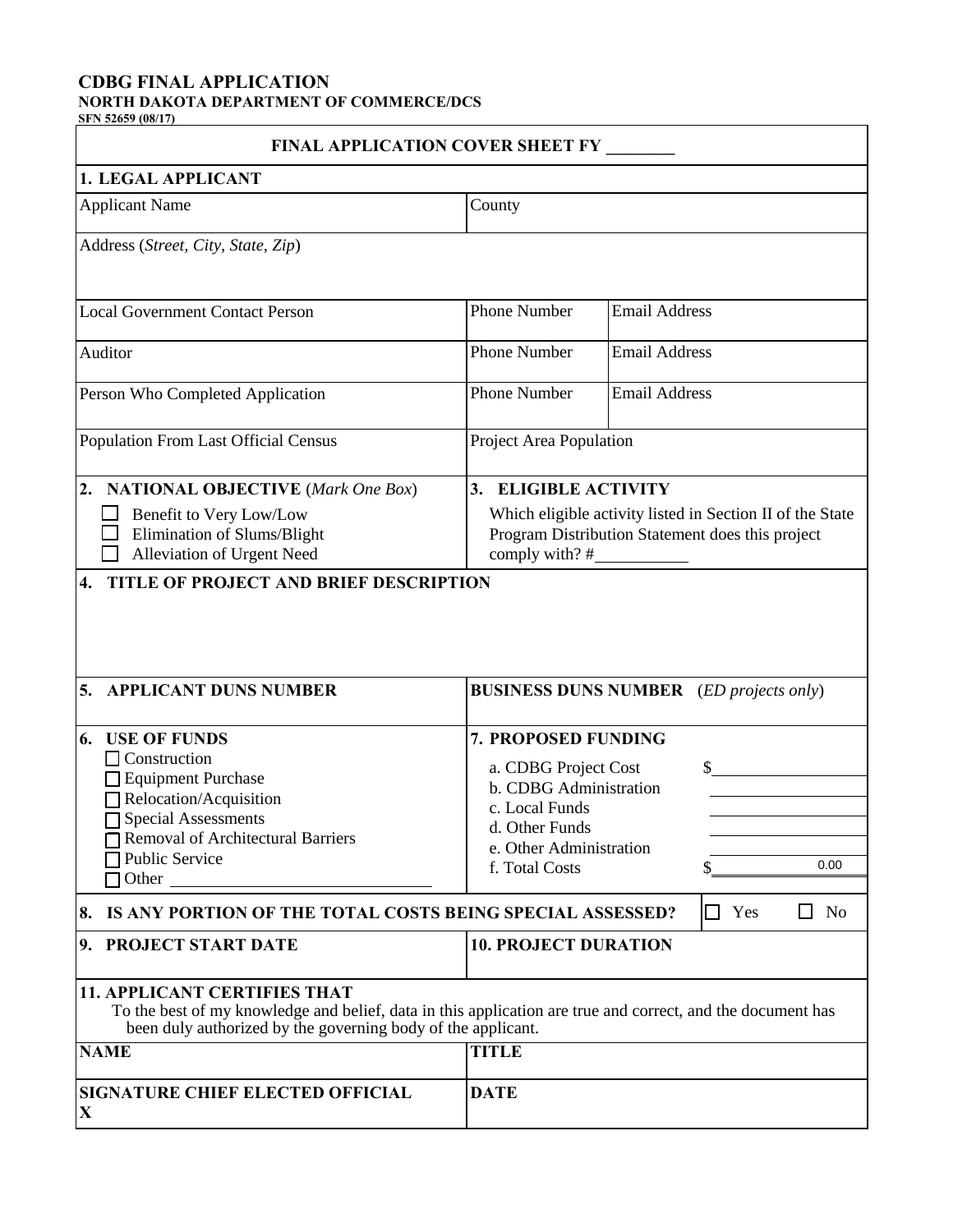## **RESOLUTION OF SPONSORSHIP**

|                                                            | (Sponsoring Unit of Government) will act as sponsoring unit of government for the project titled      |
|------------------------------------------------------------|-------------------------------------------------------------------------------------------------------|
|                                                            | to be conducted during the period                                                                     |
| through ______________ (duration dates).                   |                                                                                                       |
|                                                            | (Title Of Authorized Official) is hereby                                                              |
|                                                            | authorized to apply to the North Dakota Division of Community Services for funding of this project on |
|                                                            |                                                                                                       |
| Government) on ________________ (Date).                    |                                                                                                       |
|                                                            |                                                                                                       |
|                                                            |                                                                                                       |
| (Sponsoring Unit of Government) on _______________ (Date). |                                                                                                       |
|                                                            |                                                                                                       |
|                                                            |                                                                                                       |
|                                                            |                                                                                                       |
|                                                            |                                                                                                       |
|                                                            |                                                                                                       |
|                                                            |                                                                                                       |
|                                                            | WITNESSED:                                                                                            |
| SIGNED:                                                    |                                                                                                       |
| Signature                                                  | Signature                                                                                             |
|                                                            |                                                                                                       |
| Title                                                      | Title                                                                                                 |
|                                                            |                                                                                                       |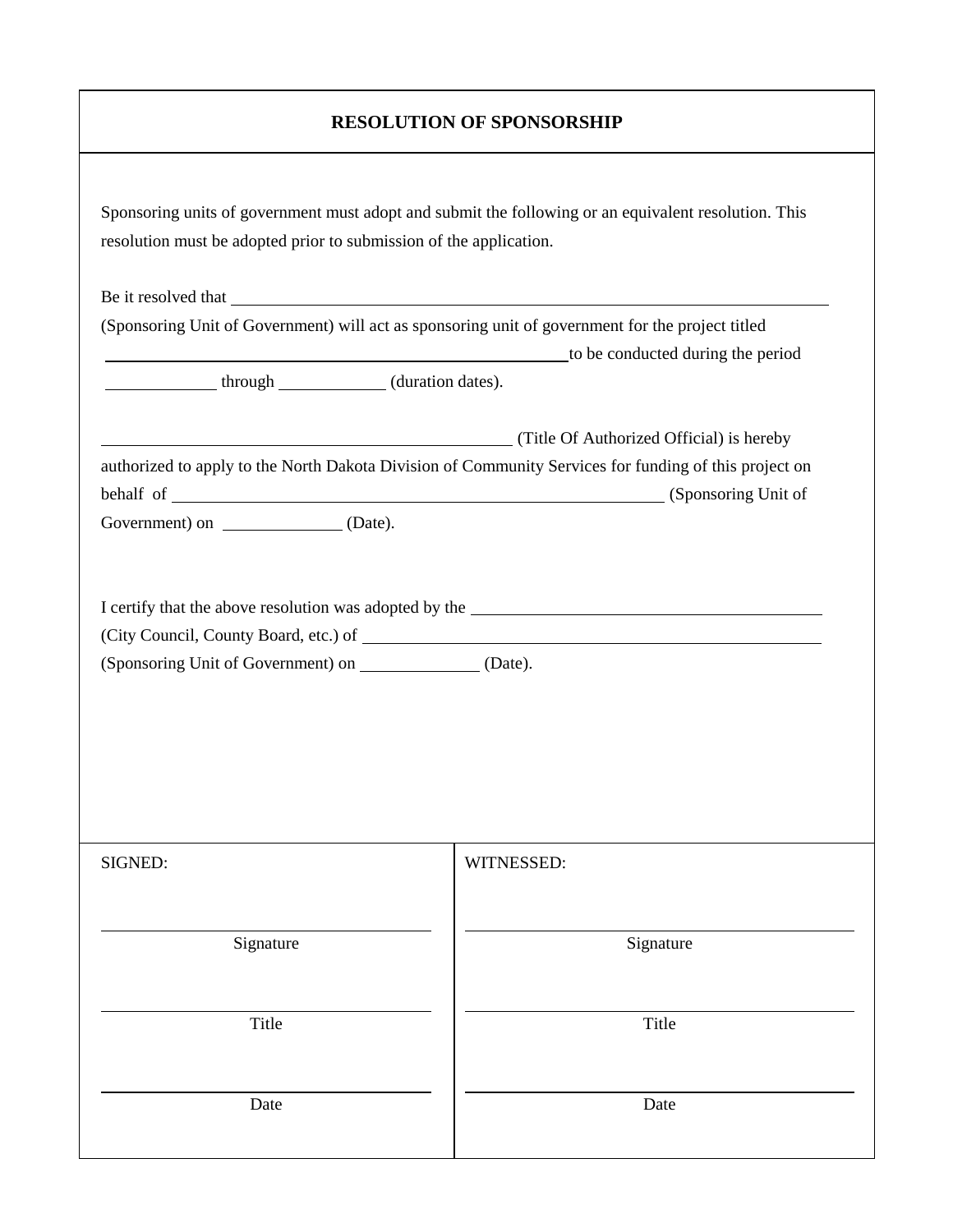### **APPLICANT ASSURANCE CERTIFICATIONS**

This certification must be signed by the chief elected official prior to the submission of the application, and it must be attached to the application.

The applicant certifies that they have read and understand the Community Development Block Grant General Policies and Procedures and Statement of Assurances located in the State Program Distribution Statement.

The applicant certifies that they will, in all Community Development Block Grant funded activities, encourage efforts to minimize displacement which is involuntary and which results in permanent displacement as well as displacement of tenants for six months or more as a result of substantial rehabilitation activities (rehabilitation which costs \$10,000 or more). Should such displacement become absolutely necessary to the success of a project, the City/County will abide by the Federal Uniform Relocation Assistance and Real Property Acquisition Act of 1970 (as amended) and the North Dakota Community Development Block Grant Displacement Policy as stated in the State's CDBG Program Statement.

The applicant certifies that they will comply with affirmatively further fair housing by completing the items that have been checked on the Fair Housing Certification form. The applicant will actively comply with the elected fair housing choices within 12 months of the Financial Award.

| SIGNED:   | WITNESSED: |
|-----------|------------|
| Signature | Signature  |
| Title     | Title      |
| Date      | Date       |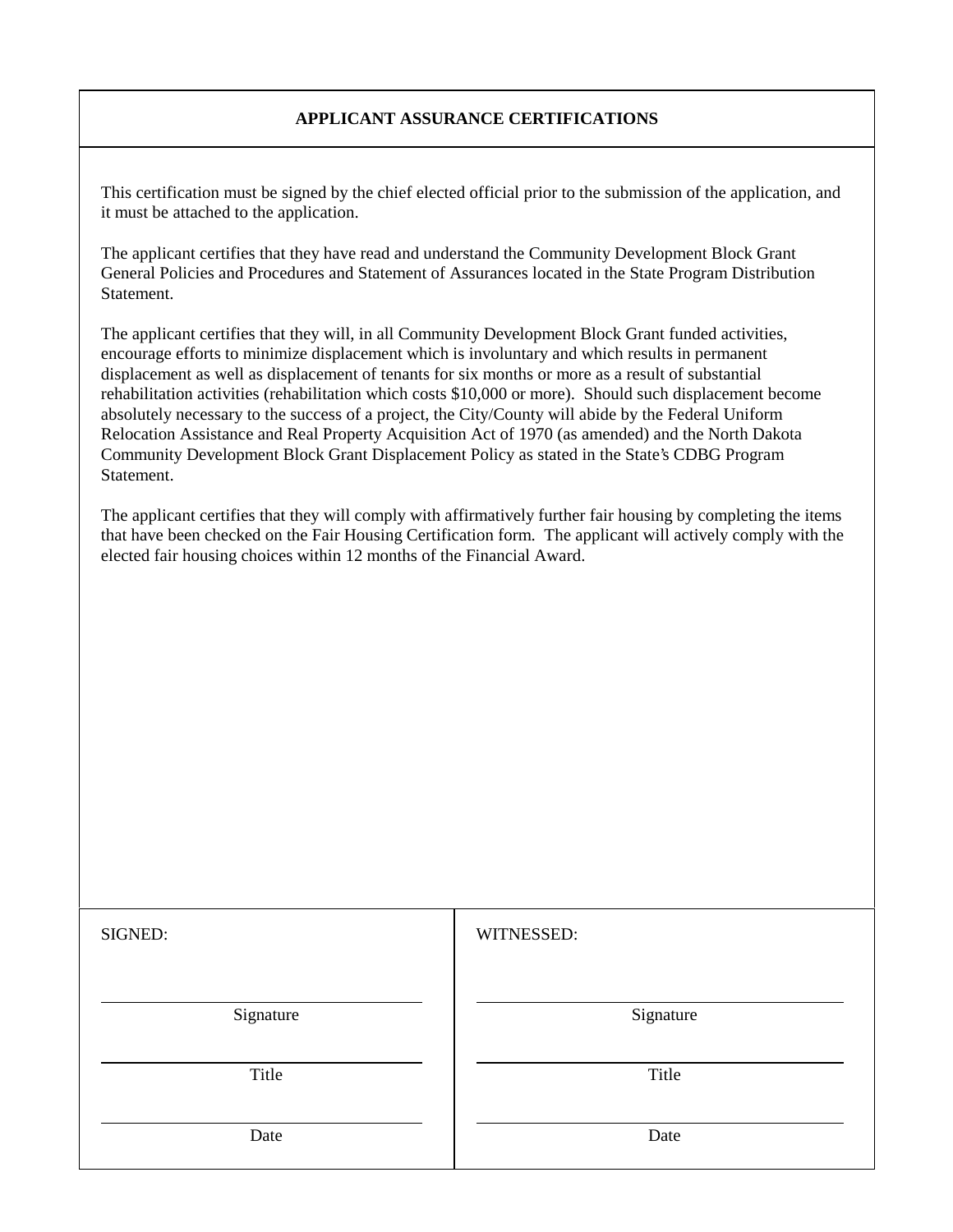#### FAIR HOUSING CERTIFICATION

Fair housing is generally thought of as a condition in which individuals of similar income levels in the same housing market area have a like range of housing choices available to them, regardless of their race, color, religion, sex, national origin, etc. Local governments, because of their influence and power, are in the most effective position to promote fair housing.

Fair housing compliance requires that grantees affirmatively further fair housing. It requires some form of action, rather than passive compliance with existing laws and ordinances.

The following activities will satisfy the requirements. Please indicate which you will carry out.

- 1.  $\Box$  Publicize that the city/county government will assist persons experiencing discrimination in housing.
- 2.  $\square$  Development and adoption of a fair housing policy with identification of methods of enforcement.
- $\overline{3}$ .  $\Box$  Provision of housing counseling services which assist minorities and women seeking housing outside areas of concentration.
- 4.  $\Box$  Work with local real estate brokers to formulate a Voluntary Area-wide Marketing Agreement.
- 5.  $\square$  Work with local banks to post "equal lending opportunity" advertisements.
- 6.  $\Box$  Use "equal housing opportunity" slogan and logo on city letterhead.
- 7.  $\Box$  Sponsor fair housing seminars and campaigns.
- 8.  $\square$  Work with minority and women leaders in the area to promote housing development and increase minority and female participation.
- 9.  $\Box$  Assist local housing developers in developing outreach programs to attract minorities and females.
- 10.  $\Box$  Review zoning ordinances and comprehensive plans to insure they promote special de concentration of assisted housing units.
- 11.  $\Box$  Create a local housing authority.
- 12.  $\Box$  Publicly advertise the city as a "fair housing city."
- 13.  $\Box$  Adopt a code enforcement ordinance which will compel landlords to keep their units in safe and sanitary condition.
- 14.  $\Box$  Other (Please describe)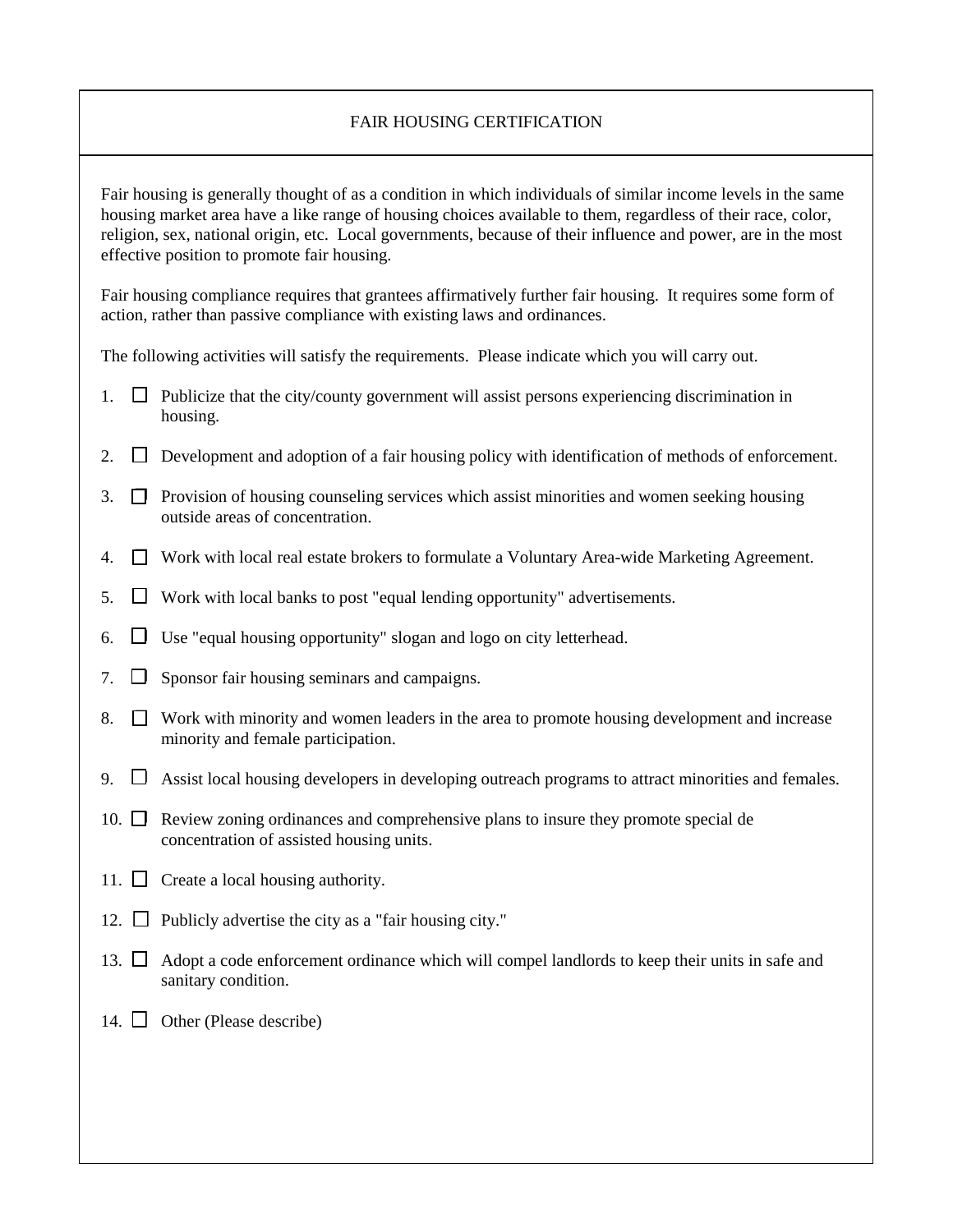## **RESIDENTIAL ANTI-DISPLACEMENT AND RELOCATION ASSISTANCE PLAN FOR THE COMMUNITY DEVELOPMENT BLOCK GRANT (CDBG) AND HOME PROGRAMS**

The will replace all occupied and vacant occupiable low/moderate income dwelling units demolished or converted to another use as a direct result of activities assisted with CDBG or HOME funds, as required by Section 104(d) of the Housing and Community Development Act of 1974, as amended (the Act), and implementing regulations at 24 CFR 570.496a.

All replacement housing will be provided within three years of the commencement of the demolition or rehabilitation relating to conversion. Before obligating or expending funds that will directly result in such demolition or conversion, the

will make public and submit to the State the following information in writing:

- 1. Description of the proposed assisted activity;
- 2. The general location on a map and approximate number of dwelling units by size (number of bedrooms) that will be demolished or converted to a use other than as low/moderate dwelling units as a direct result of the assisted activity;
- 3. A time schedule for the commencement and completion of the demolition or conversion;
- 4. The general location on a map and approximate number of dwelling units by size (number of bedrooms) that will be provided as replacement dwelling units;
- 5. A detailed plan for relocation assistance, including the source of funding and a time schedule for the provision of replacement dwelling units;
- 6. The basis for concluding that each replacement dwelling unit will remain a low/moderate income dwelling unit for at least 10 years from the date of initial occupancy; and
- 7. Information demonstrating that any proposed replacement of housing units with small dwelling units (e.g., a 2-bedroom unit with two 1-bedroom units), or any proposed replacement of efficiency or single-room occupancy (SRO) units with units of a different size, is appropriate and consistent with the housing needs and priorities identified in the approved Consolidated Plan.

The provide relocation assistance, as described in 570.496a(b)(2), to each low/moderate income household displaced by the demolition of housing or by the conversion of a low/moderate income dwelling to another use as a direct result of assisted activities.

Consistent with the goals and objectives of activities assisted under the Act, the

will take the steps indicated below to minimize the displacement of persons from their homes:\*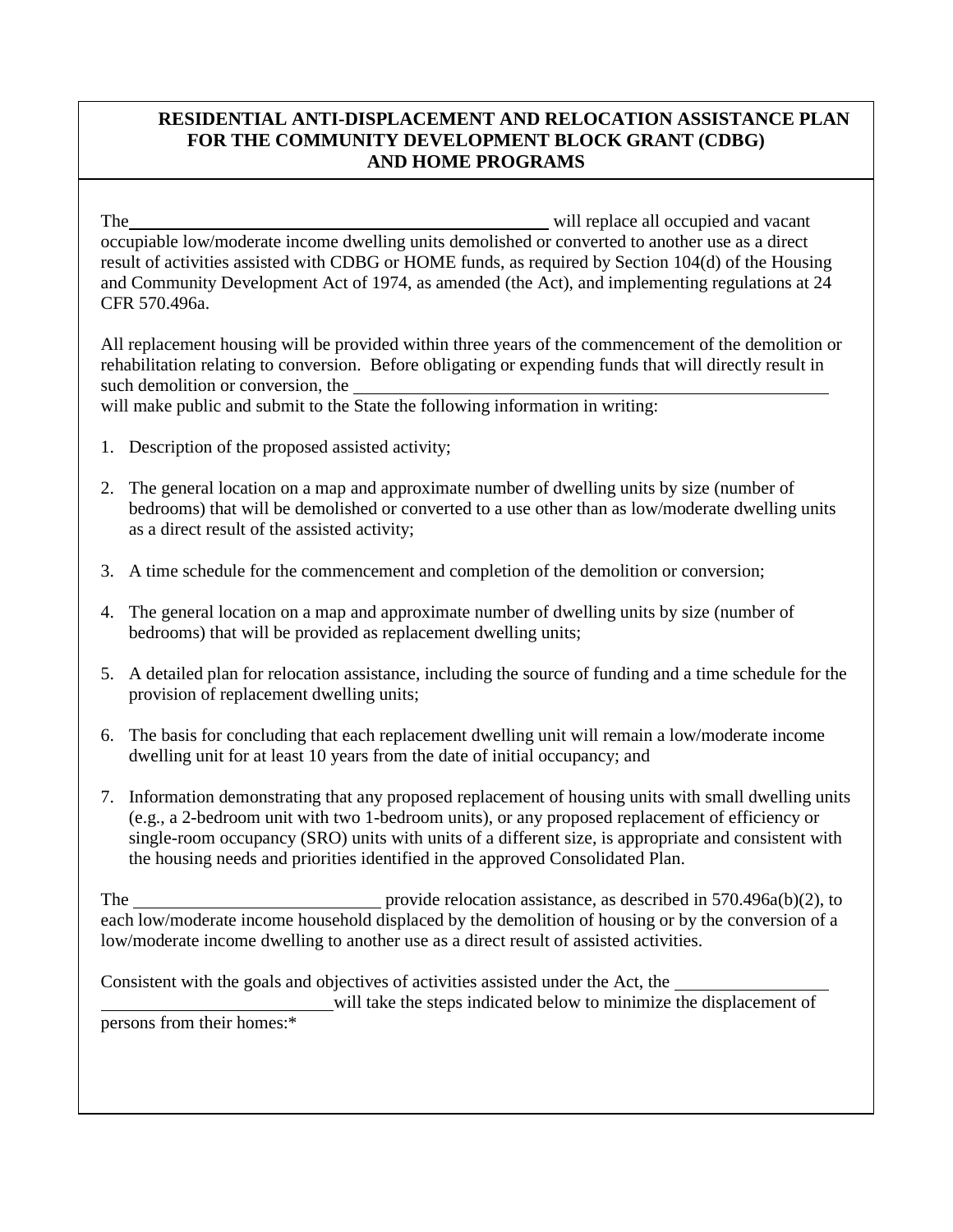## **RESIDENTIAL ANTI-DISPLACEMENT AND RELOCATION ASSISTANCE PLAN FOR THE COMMUNITY DEVELOPMENT BLOCK GRANT (CDBG) AND HOME PROGRAMS continued**

|             | *The following are examples of steps to minimize displacement. The first two are required. The others<br>are optional. Only check those which are appropriate for the project and local circumstances. Add other<br>steps as necessary or appropriate.                                                            |      |
|-------------|-------------------------------------------------------------------------------------------------------------------------------------------------------------------------------------------------------------------------------------------------------------------------------------------------------------------|------|
| $\boxtimes$ | Provide substantial levels of relocation assistance, as required by 24 CFR 570.496a(b)(2).                                                                                                                                                                                                                        |      |
| $\boxtimes$ | Replace all occupied and vacant occupiable low/moderate income housing demolished or<br>converted as a direct result of CDBG/HOME-assisted project activities, and make such<br>replacement housing affordable for at least ten years.                                                                            |      |
|             | Consider all practical alternatives to any proposed project which may result in residential<br>displacement. Alternatives to be considered include other sites for the proposed facilities/project.<br>Also to be considered are the costs and benefits, both financial and nonfinancial, of each<br>alternative. |      |
|             | Provide counseling and referral services to assist displacees find alternative housing in the<br>community.                                                                                                                                                                                                       |      |
|             | Work with area landlords and real estate brokers to locate vacancies for households facing<br>displacement.                                                                                                                                                                                                       |      |
|             | Stage rehabilitation of assisted housing to allow tenants to remain during and after rehabilitation,<br>working with empty buildings or groups of empty units first so they can be rehabilitated first and<br>tenants moved in before rehab on occupied units or buildings is begun.                              |      |
|             | Establish temporary relocation facilities in order to house families whose displacement will be of<br>short duration, so they can move back to their neighborhoods after rehabilitation or new<br>construction.                                                                                                   |      |
|             | Evaluate housing codes and rehabilitation standards in reinvestment areas to prevent their placing<br>undue financial burden on long-established owners or on tenants of multi-family buildings.                                                                                                                  |      |
|             | Develop displacement watch systems in cooperation with neighborhood organizations to<br>continuously review neighborhood development trends, identify displacement problems, and<br>identify individuals facing displacement who need assistance.                                                                 |      |
|             |                                                                                                                                                                                                                                                                                                                   |      |
|             |                                                                                                                                                                                                                                                                                                                   |      |
|             | Signature of Authorized Representative                                                                                                                                                                                                                                                                            | Date |
|             |                                                                                                                                                                                                                                                                                                                   |      |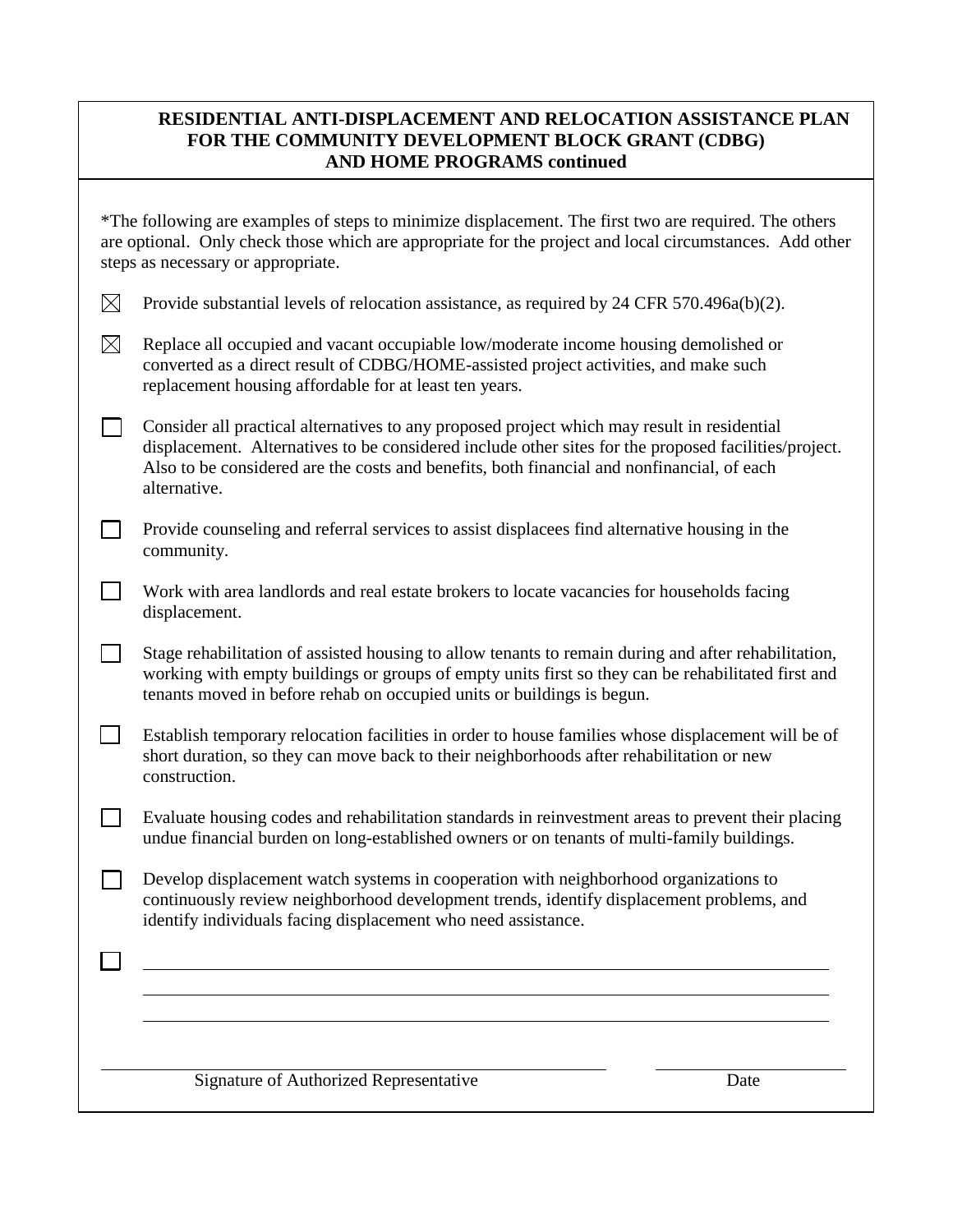#### **ADDITIONAL REQUIRED INFORMATION**

- 1. The applicant must adopt a Citizen Participation Plan for CDBG. This plan must be included with the application. A suggested format can be found in Section D.
- 2. A Housing Rehab Program application must be completed for each homeowner requesting assistance. A suggested format can be found in Section D.
- 3. It is a requirement for each CDBG recipient to complete a Section 504 Self Evaluation/Transition Plan.<br>Has one been completed?  $\Box$  Yes  $\Box$  No Has one been completed?

If yes, are updates necessary.

4. For area benefit activities (i.e., Lift Station, Water Tower Repair) a copy of the American Fact Finder results that contain the information required to complete the Direct/Indirect Benefit Activities form must be submitted with the application.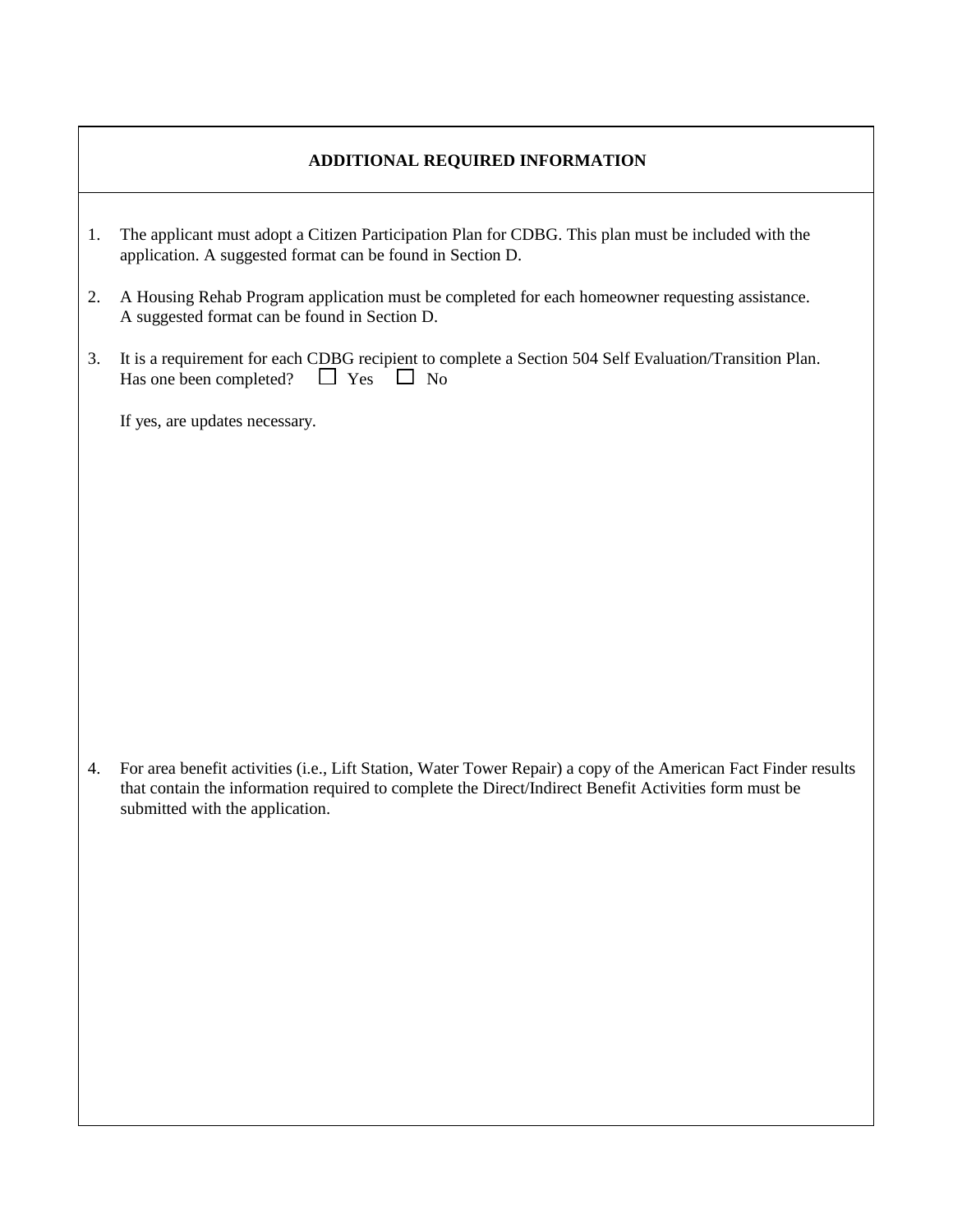#### **COMMUNITY DEVELOPMENT NEEDS ASSESSMENT**

Pursuant to federal law, CDBG applicants must identify their community development and housing needs, including the needs of very low and low income persons, and the activities to be undertaken to meet such needs. The purpose of the community needs assessment or problem identification process is to have communities ascertain their most pressing problems and critical needs, both on a community-wide basis and of the selected target area. Such a process should promote better coordinated strategies for addressing local needs, particularly as they affect very low and low income persons.

A standard format for undertaking the Community Development Needs Assessment has been developed by the Association of Regional Planning Councils in North Dakota and the Division of Community Services. While applicants must utilize the following form, the methodology for obtaining the information can be one of a number of techniques. For example, some local governments have assigned the needs assessment task to an existing local planning committee. Others have formed special short-term committees or utilized community-wide town meetings, or community surveys. Whatever approach is followed, the applicant must, at a minimum, meet the citizen participation requirement of conducting at least one public hearing prior to submitting a grant application.

The community development needs assessment should be consistent with the application. While the proposed project in the community's CDBG application does not have to be the highest priority community need, the rationale for the activity's selection must be present. The reasons for such, could include the availability of other, more appropriate local, state or federal resources, which would justify submitting a CDBG application for other than the top-ranked community need.

The completed form must be adopted by the applicants governing board only after the public has been given the opportunity to respond and provide input at a public meeting held no earlier than 180 days prior to submission of the CDBG application. Questions concerning the needs assessment process can be directed to the local regional planning council or to the North Dakota Division of Community Services (328-5300).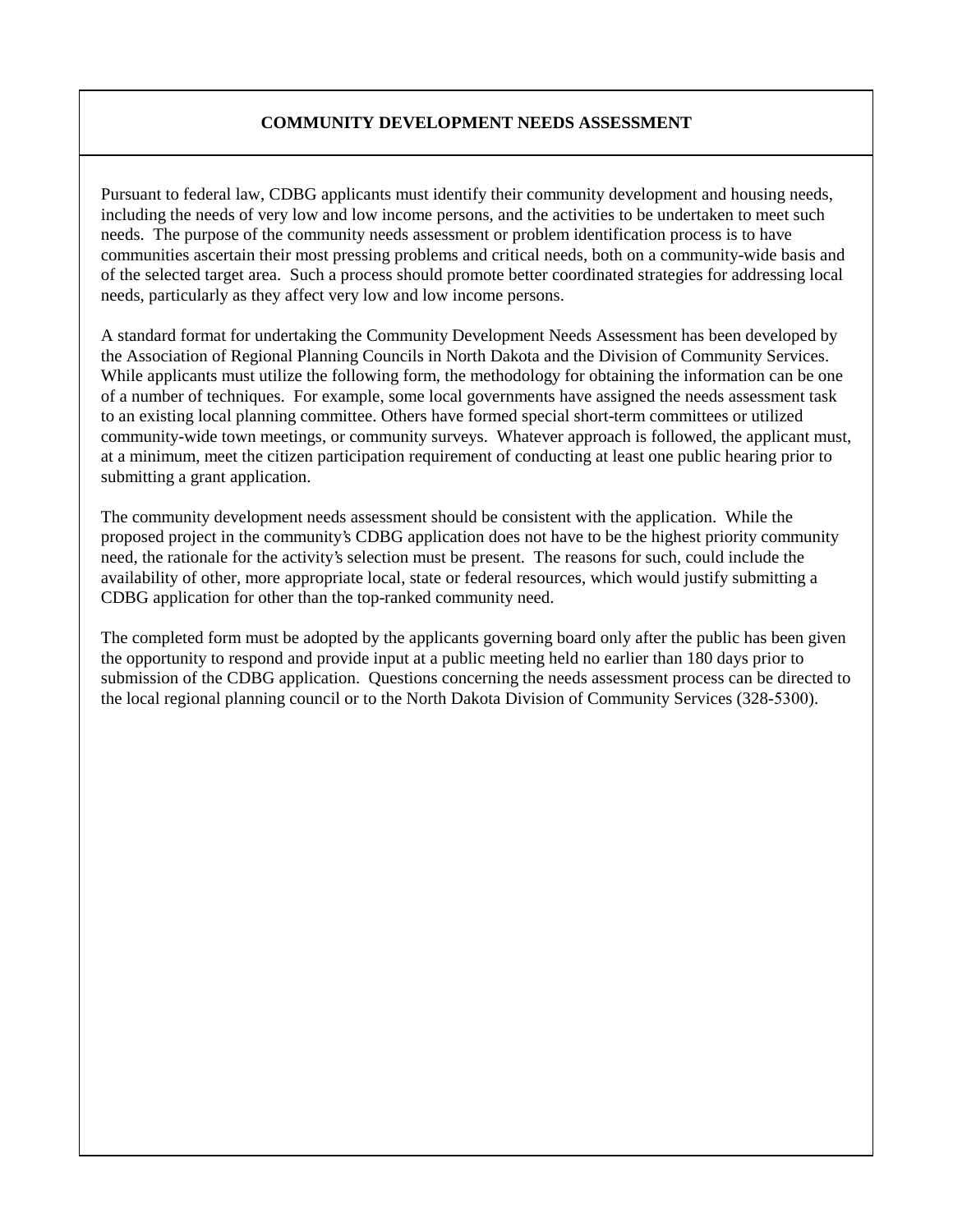#### **COMMUNITY DEVELOPMENT NEEDS ASSESSMENT**

Please check the column you think most accurately describes your Community's facilities and/or operations in each of the categories listed in the survey form.

Please give a brief explanation at the bottom of each section (use additional pages if necessary) describing the problem you feel exists wherever "Inadequate" is marked in the columns.

#### **I. COMMUNITY NEEDS**

The Applicant's community development needs in public facilities, housing and economic development, including the needs of very low and low income persons.

| A. INFRASTRUCTURE NEEDS                                                                                        |          |             |                |
|----------------------------------------------------------------------------------------------------------------|----------|-------------|----------------|
| 1. WATER                                                                                                       | Adequate | Inadequate* | Not Applicable |
| Water Supply<br><b>Quality of Water Supply</b><br>Water Distribution System<br>Water Storage Facility<br>Other |          |             |                |
| *Explanation of "Inadequate" determinations:                                                                   |          |             |                |
|                                                                                                                |          |             |                |
| 2. SANITARY SEWER                                                                                              | Adequate | Inadequate* | Not Applicable |
| <b>System Capacity</b><br><b>Collection System</b><br><b>Treatment Facility</b><br>Other                       |          |             |                |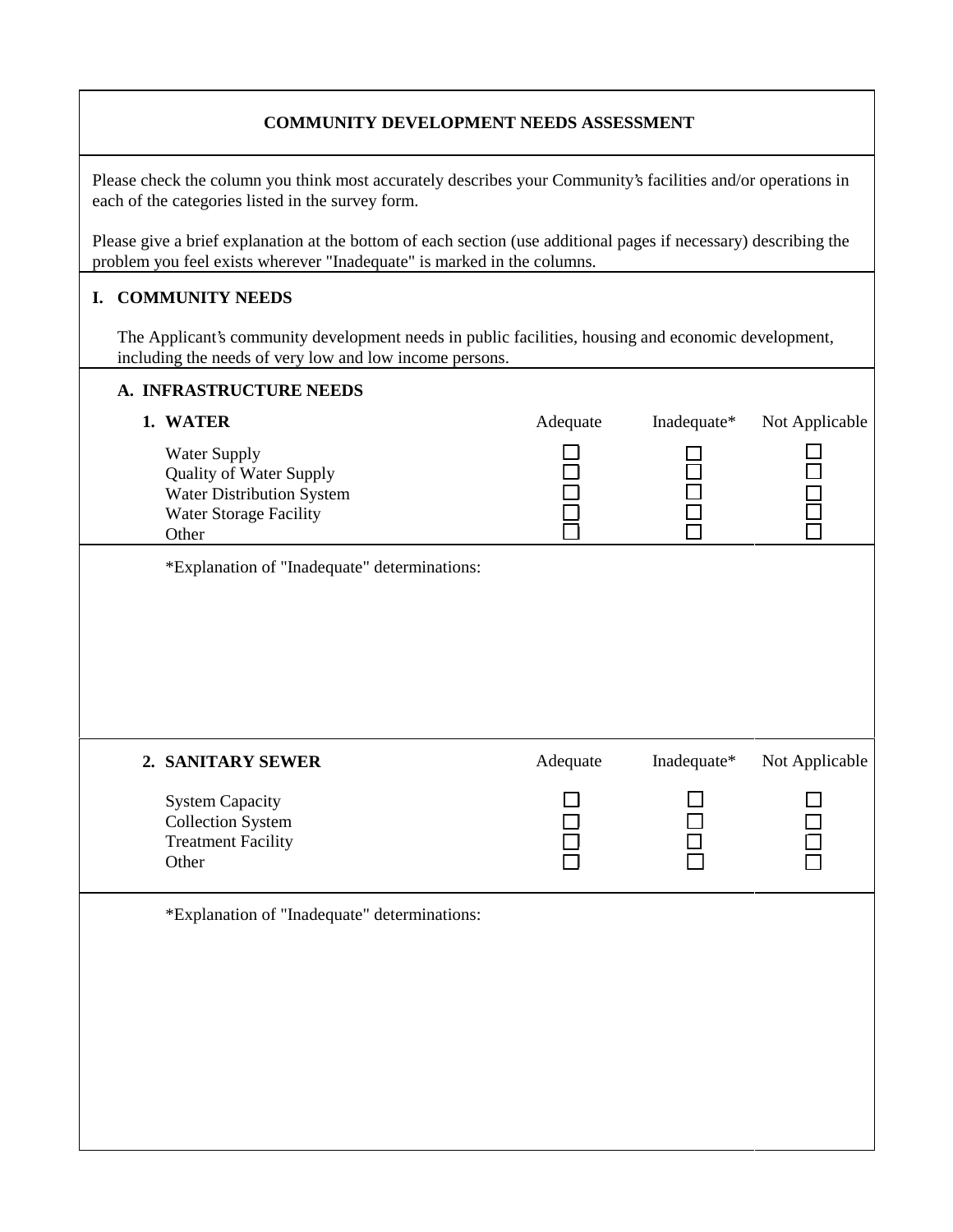| 3. DRAINAGE<br><b>Storm Sewer</b><br>Flood Control<br>Other                                                                                                                               | Adequate        | Inadequate*           | Not Applicable |
|-------------------------------------------------------------------------------------------------------------------------------------------------------------------------------------------|-----------------|-----------------------|----------------|
| *Explanation of "Inadequate" determinations:                                                                                                                                              |                 |                       |                |
| 4. TRANSPORTATION                                                                                                                                                                         | Adequate        | Inadequate*           | Not Applicable |
| <b>Streets and Roads</b><br>Curb and Gutter<br><b>Bridges</b><br>Parking<br>Railroad Crossings<br>Pedestrian Walkways<br>Handicapped Access<br>Airports<br>Public Transportation<br>Other | <b>DOODOODO</b> | n<br>A<br>A<br>A<br>A | 10000000       |
| *Explanation of "Inadequate" determinations:                                                                                                                                              |                 |                       |                |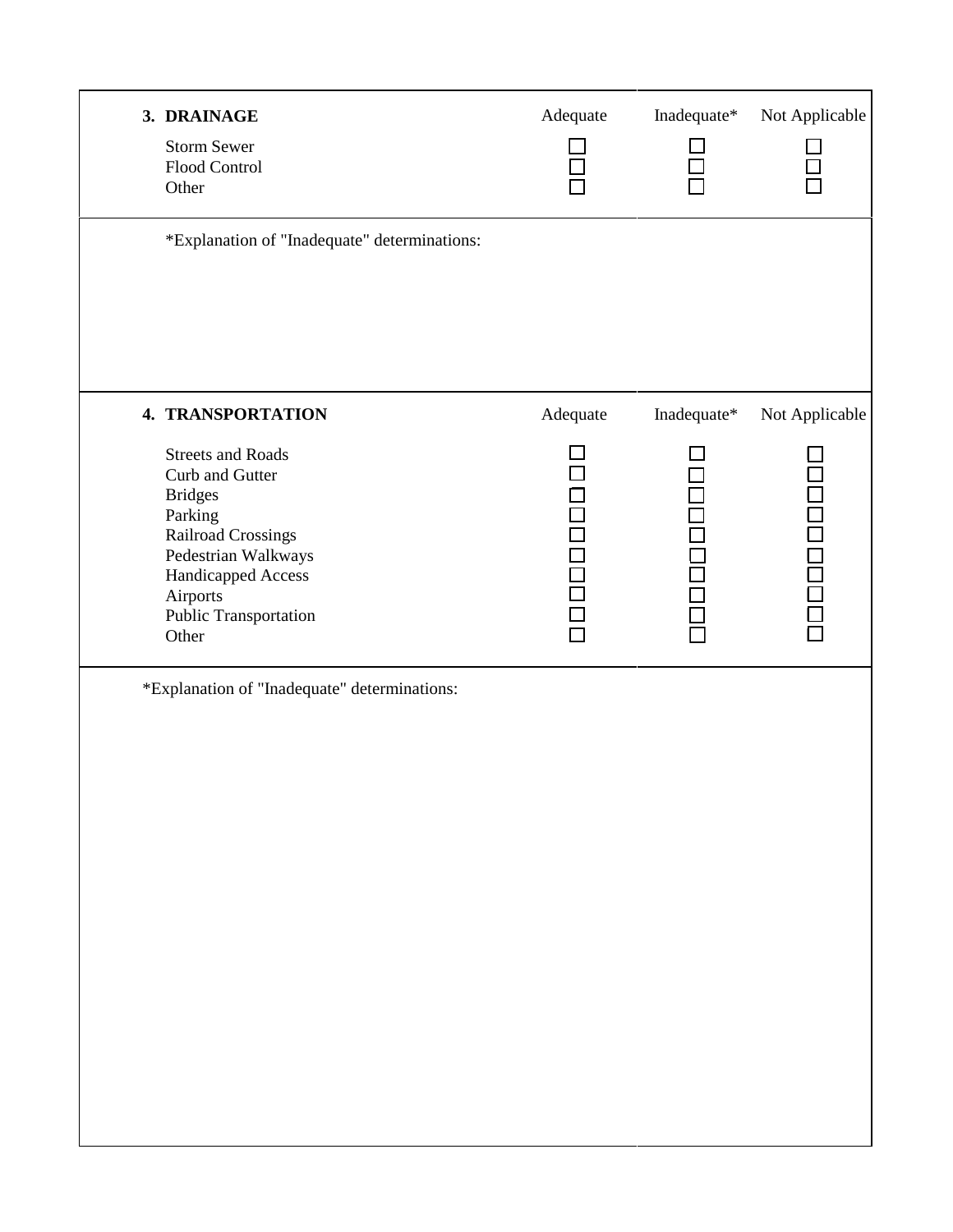| <b>B. PUBLIC FACILITY NEEDS</b>                                                                                                                                                                                                                                                                                            | Adequate | Inadequate* | Not Applicable |
|----------------------------------------------------------------------------------------------------------------------------------------------------------------------------------------------------------------------------------------------------------------------------------------------------------------------------|----------|-------------|----------------|
| Fire Hall<br>Senior Citizen Centers<br>City Hall/County Courthouse<br>Day Care Centers<br><b>Community Centers</b><br><b>Police Station</b><br><b>Nursing Homes</b><br>Parks and Recreation<br>Libraries<br>Schools<br>Jail<br>Hospital/Clinics<br>Other Health Care<br>Handicapped Accessibility To Public Areas<br>Other |          |             |                |
| *Explanation of "Inadequate" determinations:                                                                                                                                                                                                                                                                               |          |             |                |
|                                                                                                                                                                                                                                                                                                                            |          |             |                |
| <b>C. HOUSING NEEDS</b>                                                                                                                                                                                                                                                                                                    | Adequate | Inadequate* | Not Applicable |
| 1. HOUSING AVAILABILITY                                                                                                                                                                                                                                                                                                    |          |             |                |
| Rental Housing/Apartments<br>Detached Owner-Occupied Home<br>Mobile Homes<br>Low-Cost Housing Units<br>Housing Units for the Elderly & Handicapped                                                                                                                                                                         | ┍        | $\Box$      |                |
| Other<br>*Explanation of "Inadequate" determinations:                                                                                                                                                                                                                                                                      |          |             |                |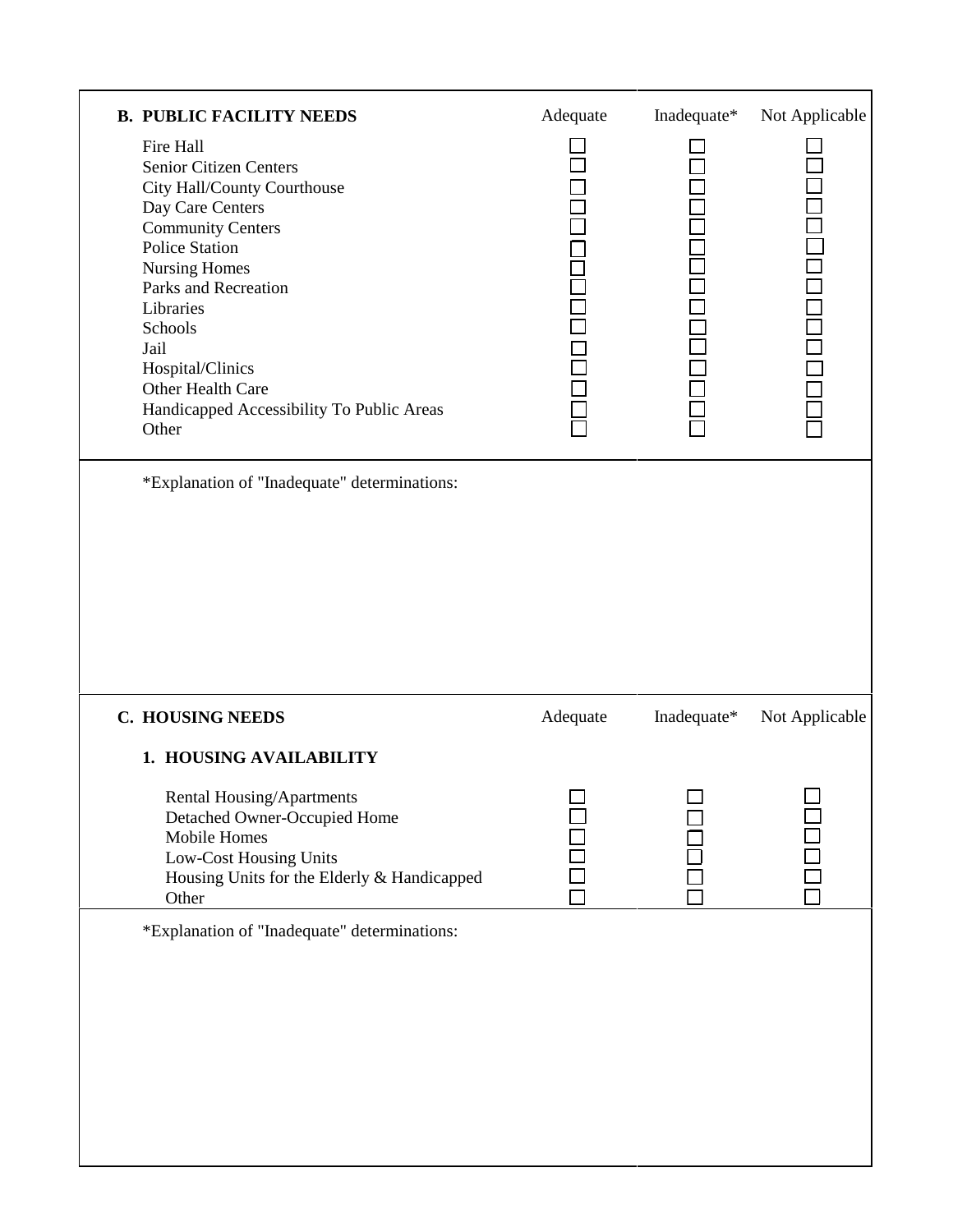| 2. HOUSING CONDITION<br>Rental Housing/Apartments<br>Detached Owner-Occupied Homes<br>Mobile Homes<br>Vacancy Rate of Standard/Substandard Homes<br>Percentage of Substandard Units<br>Other                                                                            | Adequate | Inadequate* | Not Applicable                 |
|-------------------------------------------------------------------------------------------------------------------------------------------------------------------------------------------------------------------------------------------------------------------------|----------|-------------|--------------------------------|
| *Explanation of "Inadequate" determinations:                                                                                                                                                                                                                            |          |             |                                |
| D. ECONOMIC DEVELOPMENT<br>Number of Jobs Available<br>Availability of Commercial/Industrial Space<br>Availability of Basic Consumer Goods & Services<br>Viability of Existing Businesses<br>Rate of Business Expansion<br>Economic Diversity in the Community<br>Other | Adequate | Inadequate* | Not Applicable<br>ioon<br>Food |
| *Explanation of "Inadequate" determinations:                                                                                                                                                                                                                            |          |             |                                |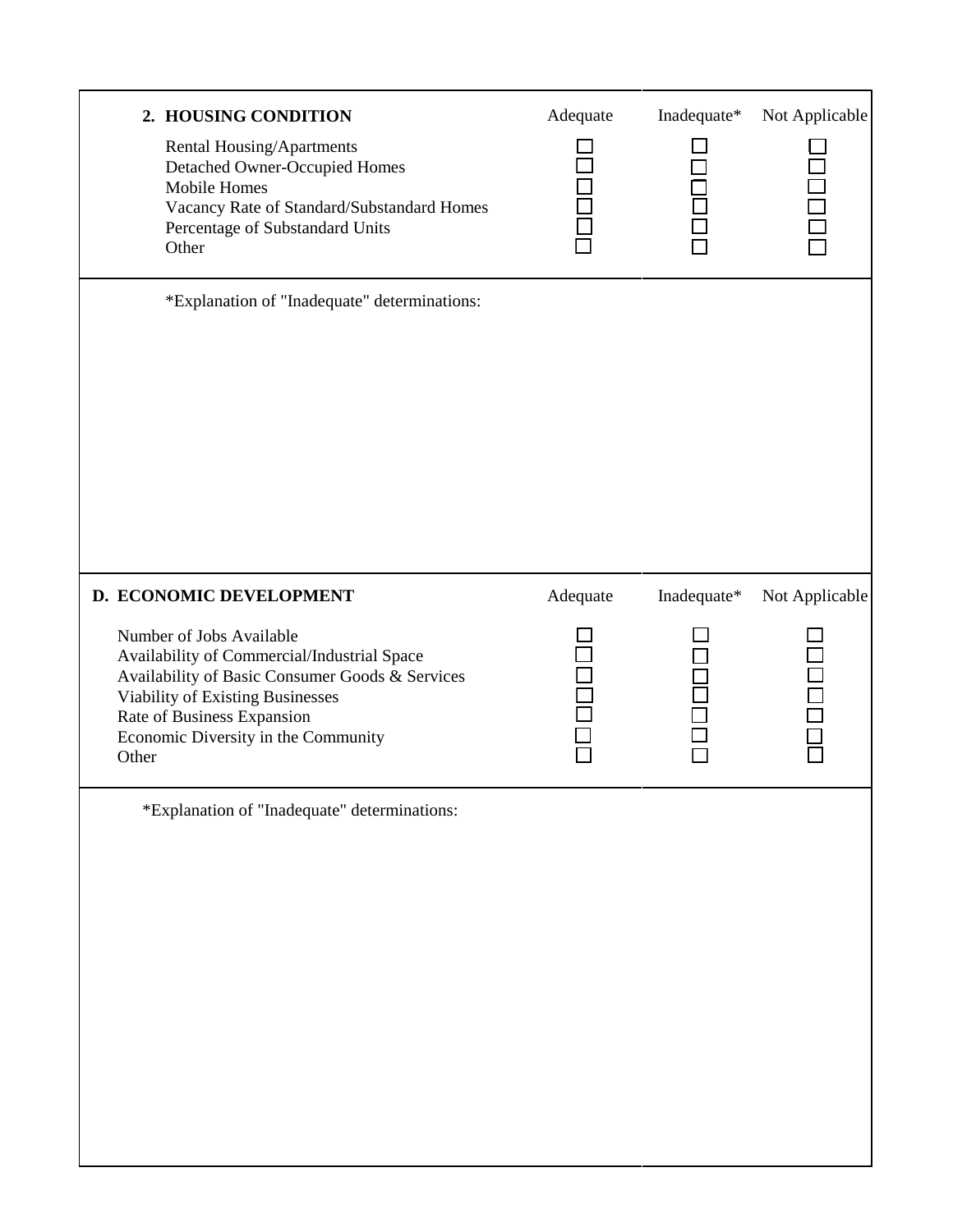#### **E. TARGETED GROUP NEEDS**

Please RATE (e.g. 1, 2, 3, ...) the greatest needs of very low and low income, minority (including women), and handicapped persons and/or households in your community.

Help in paying monthly water bills, sewer bills, or special assessments.

Improved or better weatherized housing, or more choices in available housing.

Jobs or more or better employment opportunities.

Other contract of the contract of the contract of the contract of the contract of the contract of the contract of the contract of the contract of the contract of the contract of the contract of the contract of the contract

Other Contract of the Contract of the Contract of the Contract of the Contract of the Contract of the Contract of the Contract of the Contract of the Contract of the Contract of the Contract of the Contract of the Contract

Explanation of top rated needs: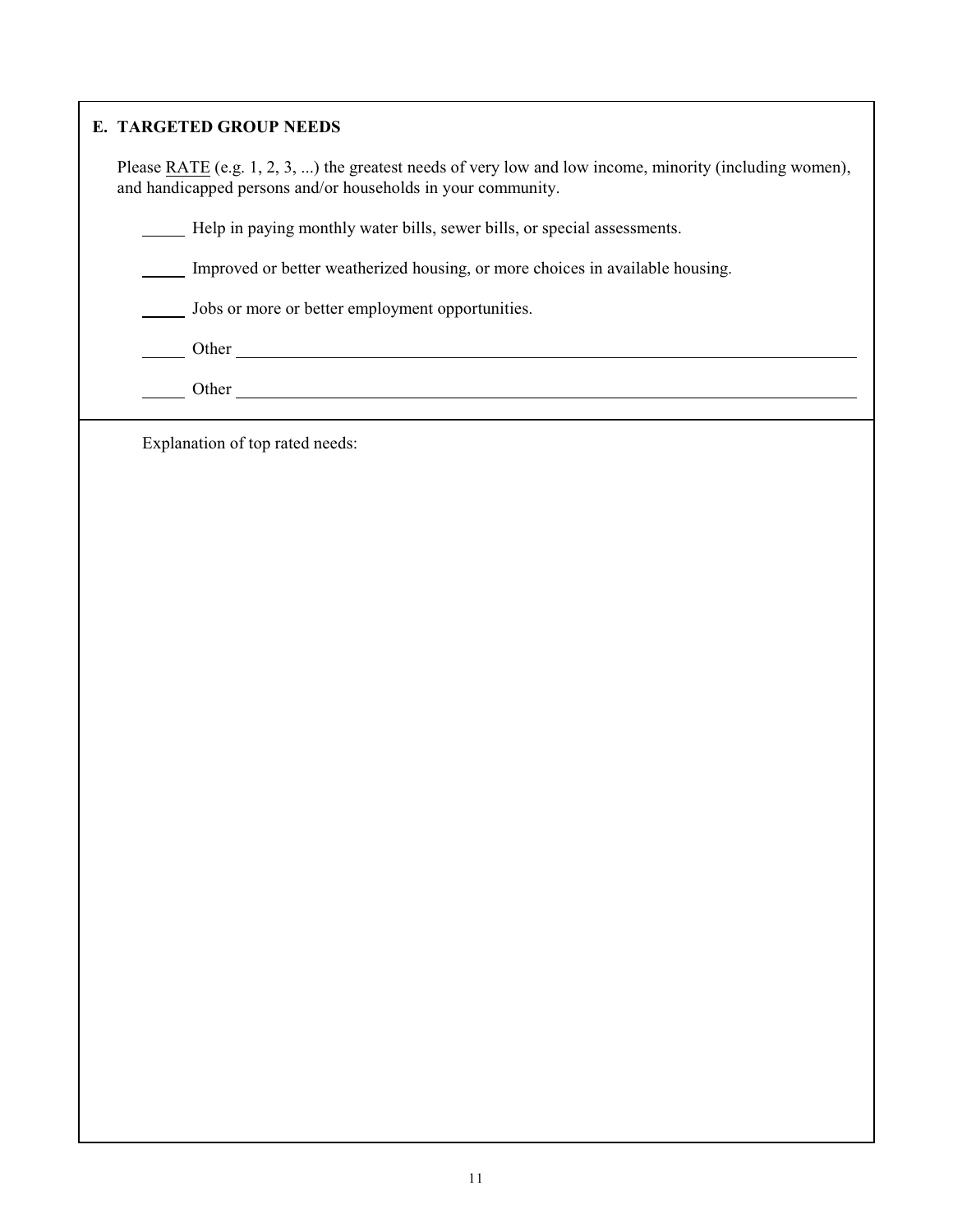## **II. PRIORITIZATION**

Prioritize your Community Development needs and indicate for each need the solution or solutions you have identified for overcoming those needs.

When prioritizing needs review the community's goals, plans and current commitments. Please note that communities may have several top priorities. The following criteria is given to aid the community in developing these priorities.

#### 1. Priority A

These are immediate needs to which the community is committed, and for which funding and timing are not flexible.

They may include promoting the orderly development of industrial, commercial or residential areas.

#### 2. Priority B

These are serious needs that should be met now, but for which funding is flexible.

This would include correcting existing deficiencies or to repair or replace inadequate (but still functioning) existing facilities.

3. Priority C

These are important needs, with desirable goals, that have both timing and funding flexibility.

4. Priority D

These are needs that do not require immediate attention now, but which may need to be addressed in the future.

They also may require more study before commitments can be made.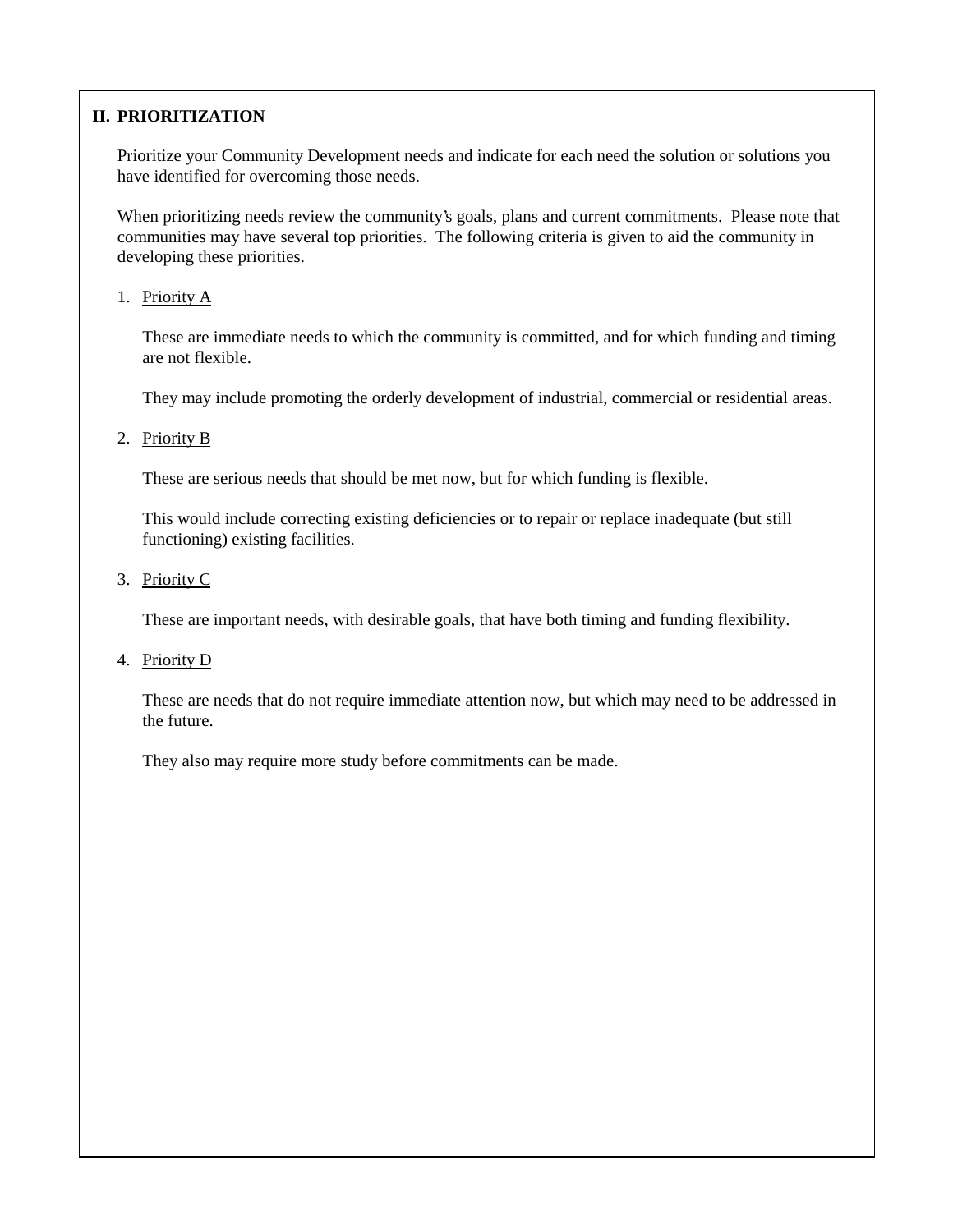The Community/County of has identified the following priority needs and proposed solutions (Priority A represents the highest priority).

| PRIORITY NEEDS | PROPOSED SOLUTIONS |
|----------------|--------------------|
| Priority A     | Priority A         |
|                |                    |
|                |                    |
|                |                    |
|                |                    |
|                |                    |
|                |                    |
|                |                    |
|                |                    |
| PRIORITY NEEDS | PROPOSED SOLUTIONS |
| Priority B     | Priority B         |
|                |                    |
|                |                    |
|                |                    |
|                |                    |
|                |                    |
|                |                    |
|                |                    |
|                |                    |
|                |                    |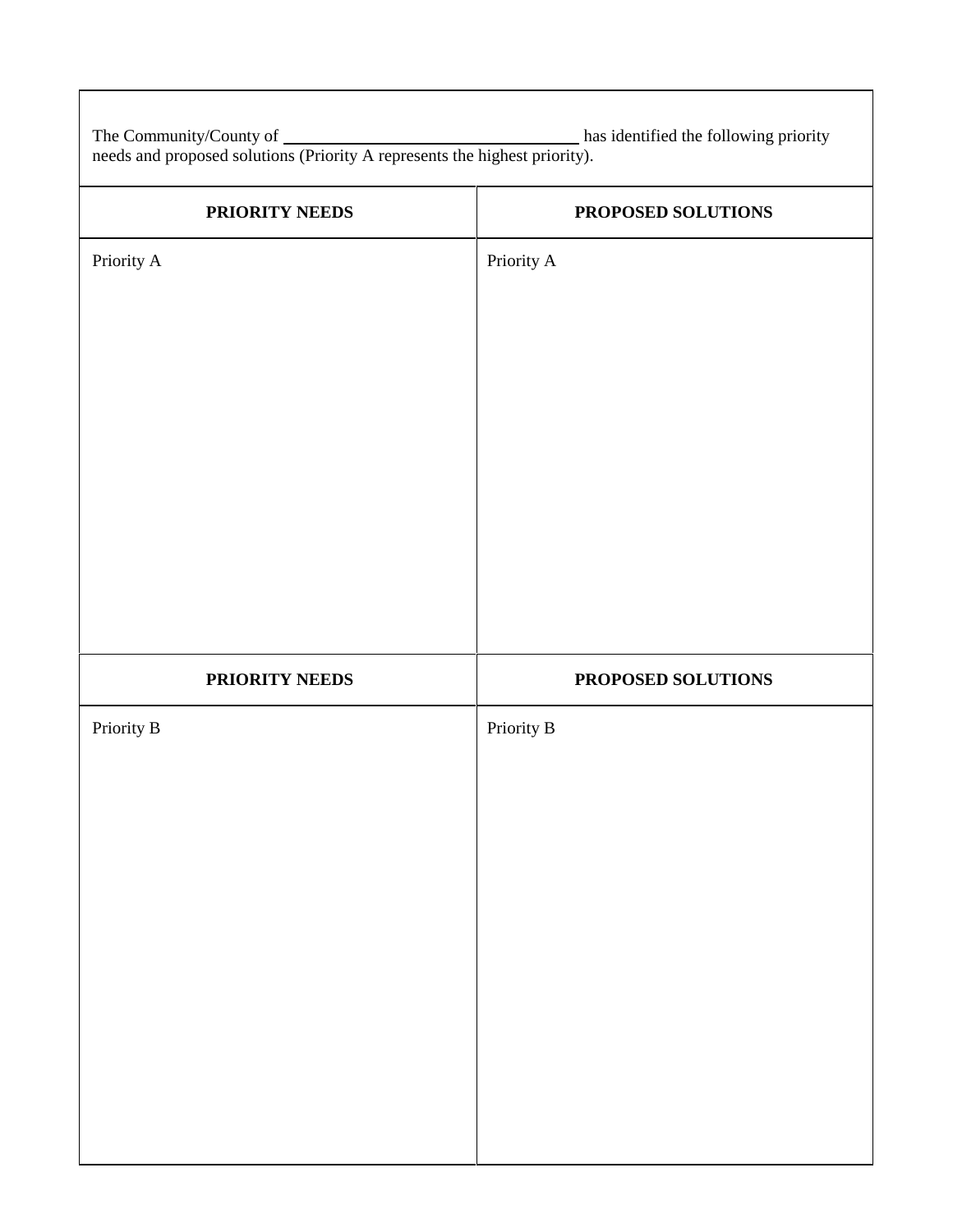| PRIORITY NEEDS                       | PROPOSED SOLUTIONS |
|--------------------------------------|--------------------|
| Priority C                           | Priority C         |
|                                      |                    |
| PRIORITY NEEDS                       | PROPOSED SOLUTIONS |
| Priority D                           | Priority D         |
| Signature of Chief Executive Officer | Title<br>Date      |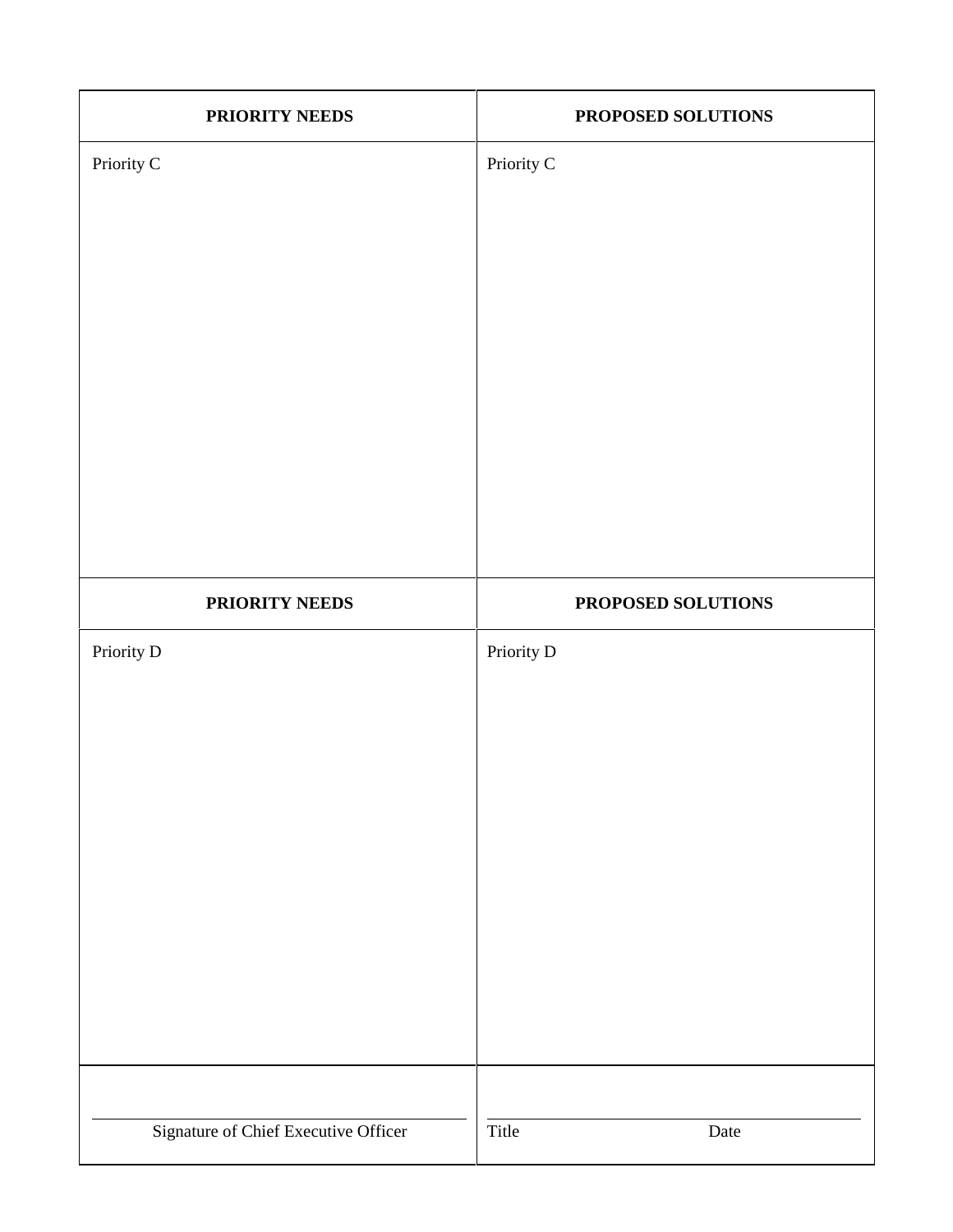## **APPLICATION QUESTIONS**

## **— ATTACH ALL PRE-APPLICATION AND FINAL APPLICATION QUESTIONS FOR STATE REVIEW —**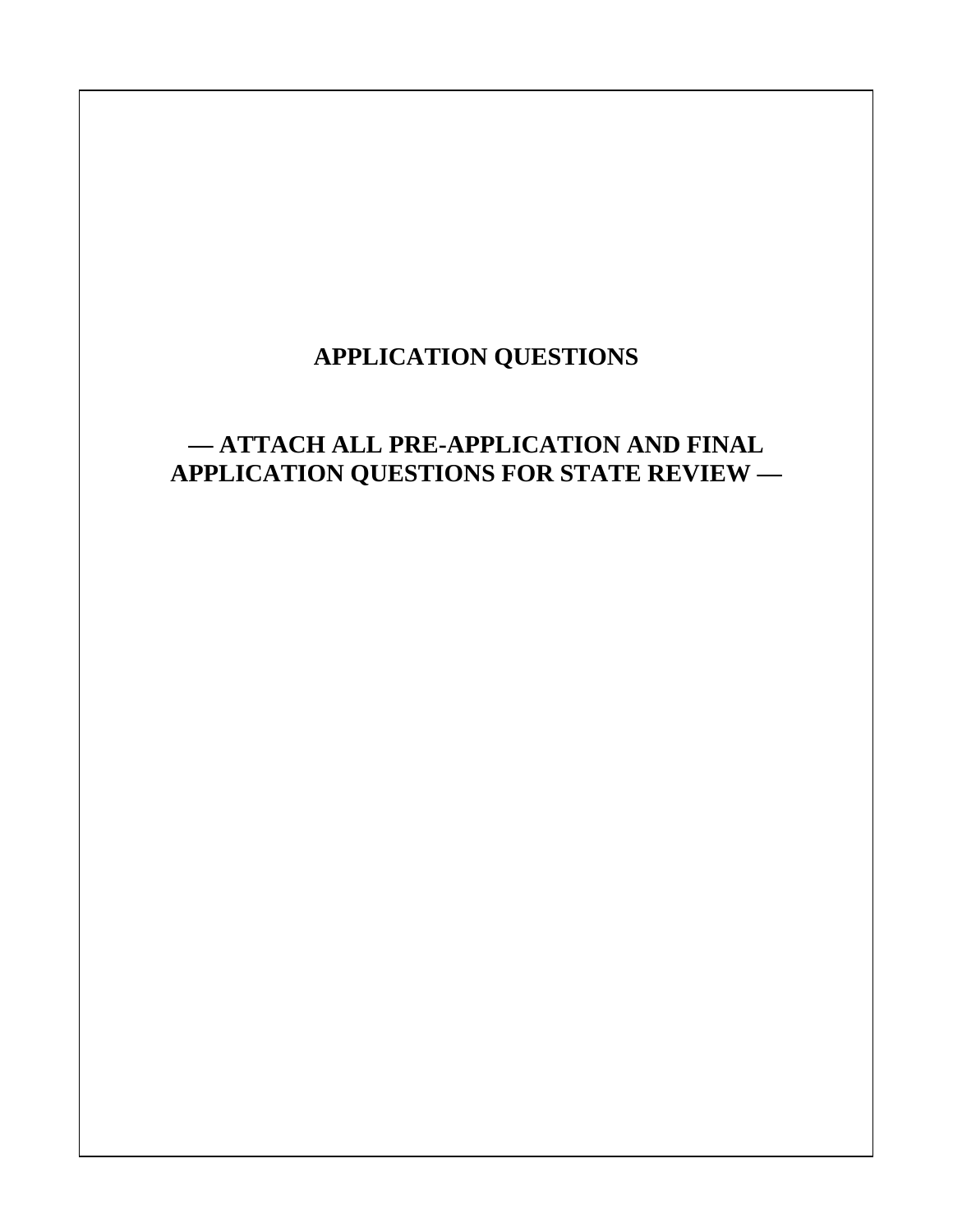#### **INSTRUCTIONS FOR COMPLETION OF DISCLOSURE REPORT**

All applicants for HUD assistance must complete and submit, with their application, Parts I, II and VI of the Disclosure Report. At the completion of Part II of the report, some applicants will find that they must complete Parts III, IV, and V of the Report.

Part I requires the applicant's name, address, phone and Federal Employer Identification number; indication as to whether this is an initial report or an update (all applicants will check the initial report box); name of the project to be assisted; the Federal fiscal year (Oct. 1 through Sept. 30) that funds are subject to the disclosure; and the aggregate amount of all assistance from HUD, State, and unit of general local government for this specific project or activity that you have received and can reasonably expect to receive during the Federal fiscal year the application is submitted.

Part II asks three questions. If the answer to all the questions is "No", the applicant must provide the certification at the end of Part VI, but is not required to complete the remainder of the report. If the answer to any question is "Yes" then the applicant must complete the remainder of the Report.

Part III requires information on any other Federal, State and/or local assistance that is to be used in conjunction with the HUD project.

Part IV requires the identification of interested parties. Interested parties are persons and entities with a reportable financial interest in the project. If an entity is being disclosed, the disclosure in Part IV must include an identification of each officer, director, principal stockholder or other official of the entity. All consultants, developers or contractors involved in the application for HUD assistance, or in the planning, development or implementation of the project, must be identified as an interested party. Also, any other person or entity that has a pecuniary interest in the project that exceeds \$50,000 or 10 percent of the HUD assistance, whichever is lower, must be listed as an interested party. Pecuniary interest means any financial involvement in the project, including (but not limited to) situations in which a persons or entity has an equity interest in the project, shares in any profit or resale or any distribution of surplus cash or other assets of the project or receives compensation for any goods or services provided in connection with the project. (The following are not considered interested parties: local administrative staff, recipients of housing rehab assistance, and rehab contractors as long as the rehab agreement is between the property owner and the contractor.)

It is realized that at the time of application, applicants may not be aware of all interested parties since con-tracts and agreements for goods and services are not awarded until after the Release of Funds. Subsequent to the Release of Funds, as projects are being implemented, funds will be committed to interested parties which will necessitate the submission of an updated Disclosure Report. However, if an applicant for HUD funds identifies, under Part III of the Disclosure Report, other governmental assistance that is to be used in con-junction with projects funded with HUD funds and, if these other funds have been committed to interested parties, then these interested parties must be identified in Part IV of the initial report.

Part V requires applicants to identify the sources and uses of all funds to be used in conjunction with the funded project. The sources and uses must include all the other assistance identified in Part III as well as the HUD funds identified in Part I).

Part VI requires the certification of the Chief Elected Official.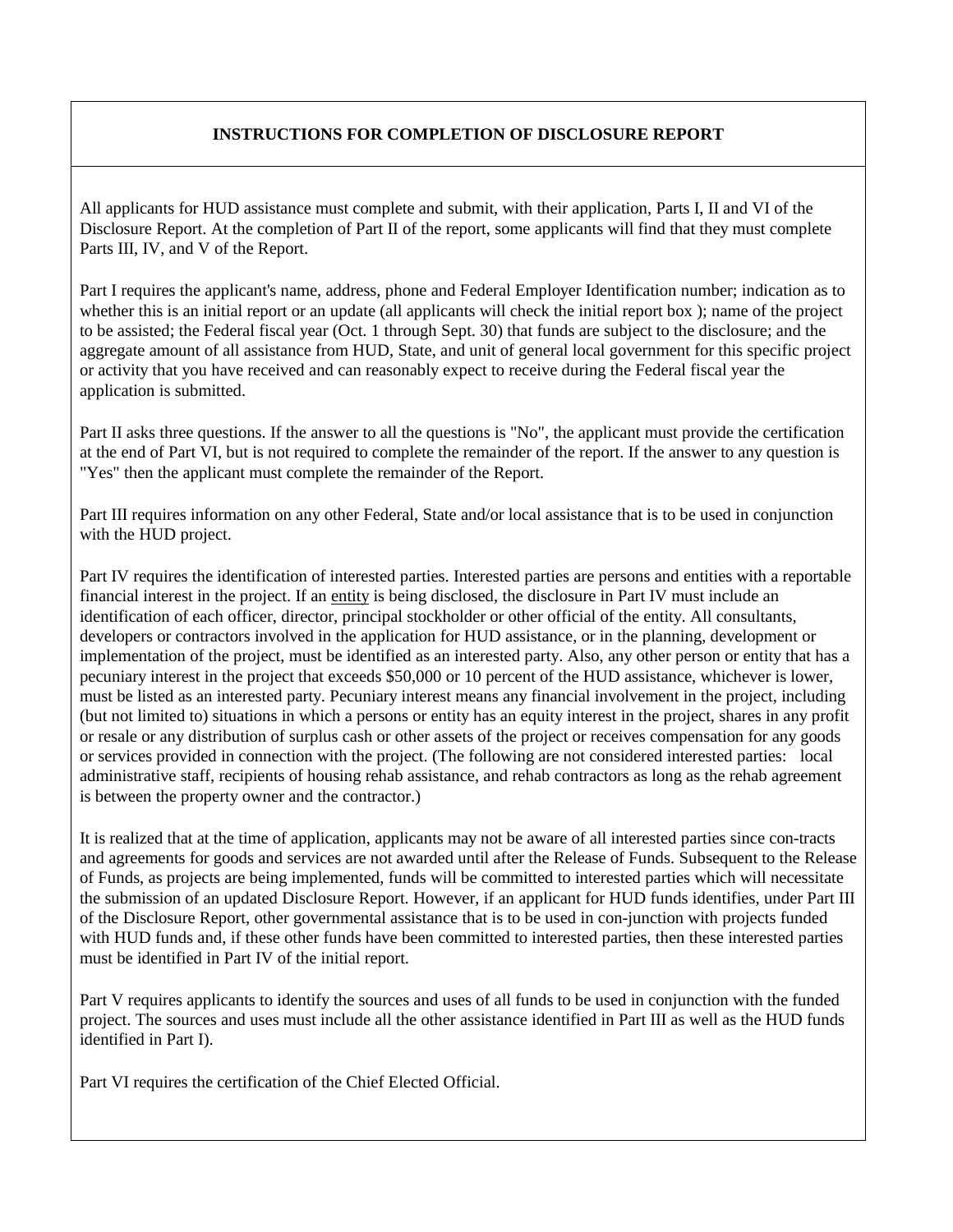| <b>HUD DISCLOSURE REPORT</b>                                                                                                                                                                                                                                                 |                       |                 |                      |
|------------------------------------------------------------------------------------------------------------------------------------------------------------------------------------------------------------------------------------------------------------------------------|-----------------------|-----------------|----------------------|
| PART I - APPLICANT/GRANTEE INFORMATION                                                                                                                                                                                                                                       |                       |                 |                      |
| <b>Applicant/Grant Name</b>                                                                                                                                                                                                                                                  | <b>Address</b>        |                 |                      |
| City                                                                                                                                                                                                                                                                         | <b>State</b>          | <b>ZIP</b> Code |                      |
| Phone                                                                                                                                                                                                                                                                        | <b>Check One</b>      |                 |                      |
| Federal Employer Identification Number                                                                                                                                                                                                                                       | <b>Initial Report</b> |                 | <b>Update Report</b> |
| Projects Assisted/to be                                                                                                                                                                                                                                                      |                       |                 |                      |
| 1. Fiscal Year                                                                                                                                                                                                                                                               |                       |                 |                      |
| Amount HUD Funds Requested/Received for this Project<br>2.                                                                                                                                                                                                                   |                       |                 |                      |
| 3.<br>Aggregate amount of all other assistance from HUD, State, and unit of general local<br>government for this specific project or activity that you have received and can<br>reasonably expect to receive during the Federal fiscal year the application is<br>submitted. |                       |                 | \$                   |
| Total of 2 and 3.<br>$\mathbf{4}$ .                                                                                                                                                                                                                                          |                       |                 | 0.00                 |

| PART II - THRESHOLD DETERMINATIONS                                                                                                                                                                                                               |            |
|--------------------------------------------------------------------------------------------------------------------------------------------------------------------------------------------------------------------------------------------------|------------|
| Is the amount listed at 2 (above) more than \$200,000?                                                                                                                                                                                           | Yes        |
| Is the amount listed at 4 (above) more than \$200,000?                                                                                                                                                                                           | Yes        |
| Is this application for a specific housing project that involves other government assistance?                                                                                                                                                    | Yes<br>No. |
| If the answer to any question of this Part is "Yes", then you must complete the remainder of this report.                                                                                                                                        |            |
| If the answer to all questions of this Part is "No", then you are not required to complete the remainder of this<br>report, but you must sign the Part VI certification and return Parts I, II, and VI to the Division of Community<br>Services. |            |

I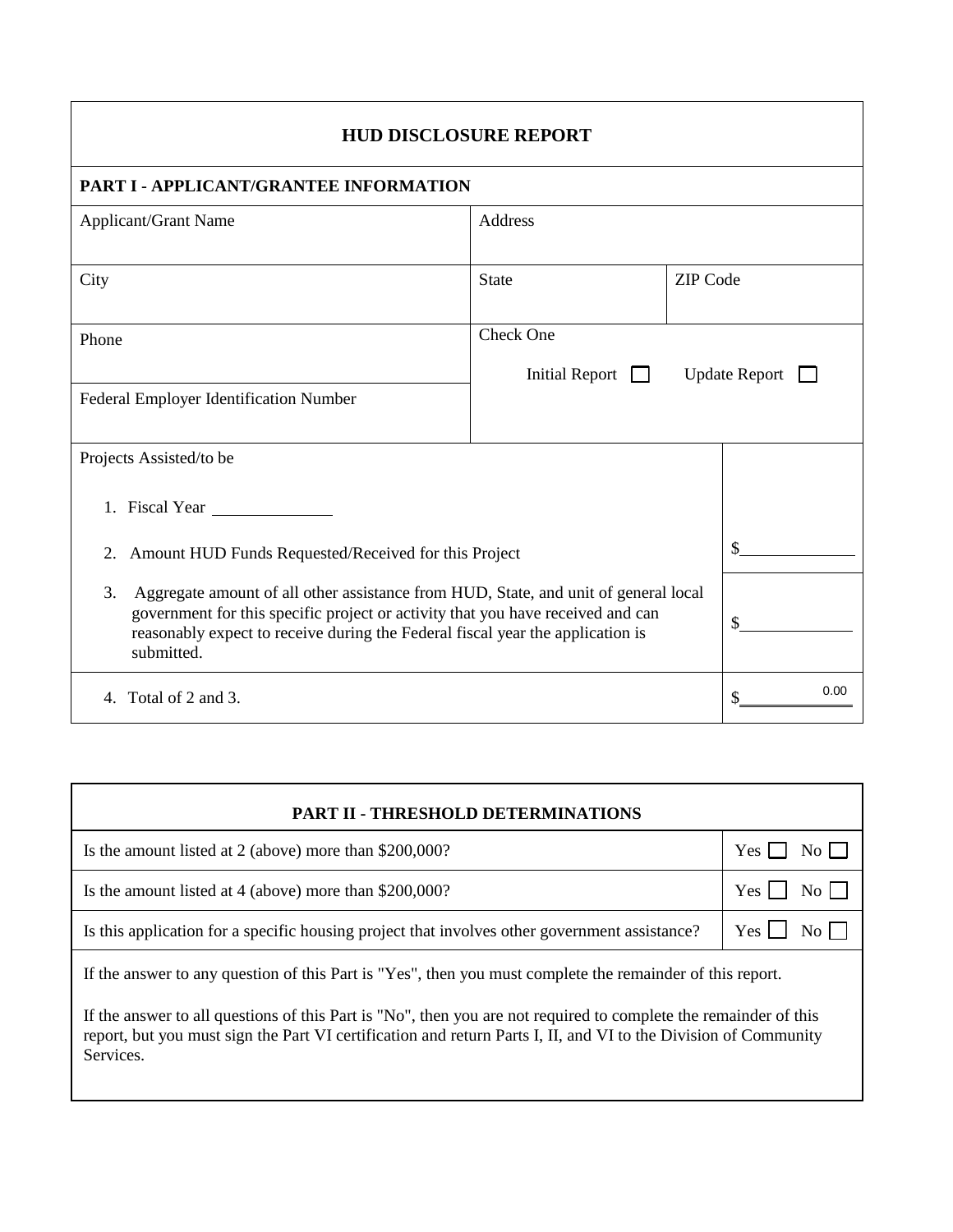#### **PART III - OTHER GOVERNMENT ASSISTANCE PROVIDED/APPLIED FOR**

1. Provide the requested information for any other Federal, State and/or local governmental assistance, on hand or applied for, that will be used in conjunction with this application. (See Appendix A of the Instructions)

| Name and Address of<br>Agency Providing or to<br>Provide Assistance | ${\bf Program}$ | Type of<br>Assistance | Amount<br>Requested or<br>Provided |
|---------------------------------------------------------------------|-----------------|-----------------------|------------------------------------|
|                                                                     |                 |                       |                                    |
|                                                                     |                 |                       |                                    |
|                                                                     |                 |                       |                                    |
|                                                                     |                 |                       |                                    |
|                                                                     |                 |                       |                                    |
|                                                                     |                 |                       |                                    |
|                                                                     |                 |                       |                                    |
|                                                                     |                 |                       |                                    |
|                                                                     |                 |                       |                                    |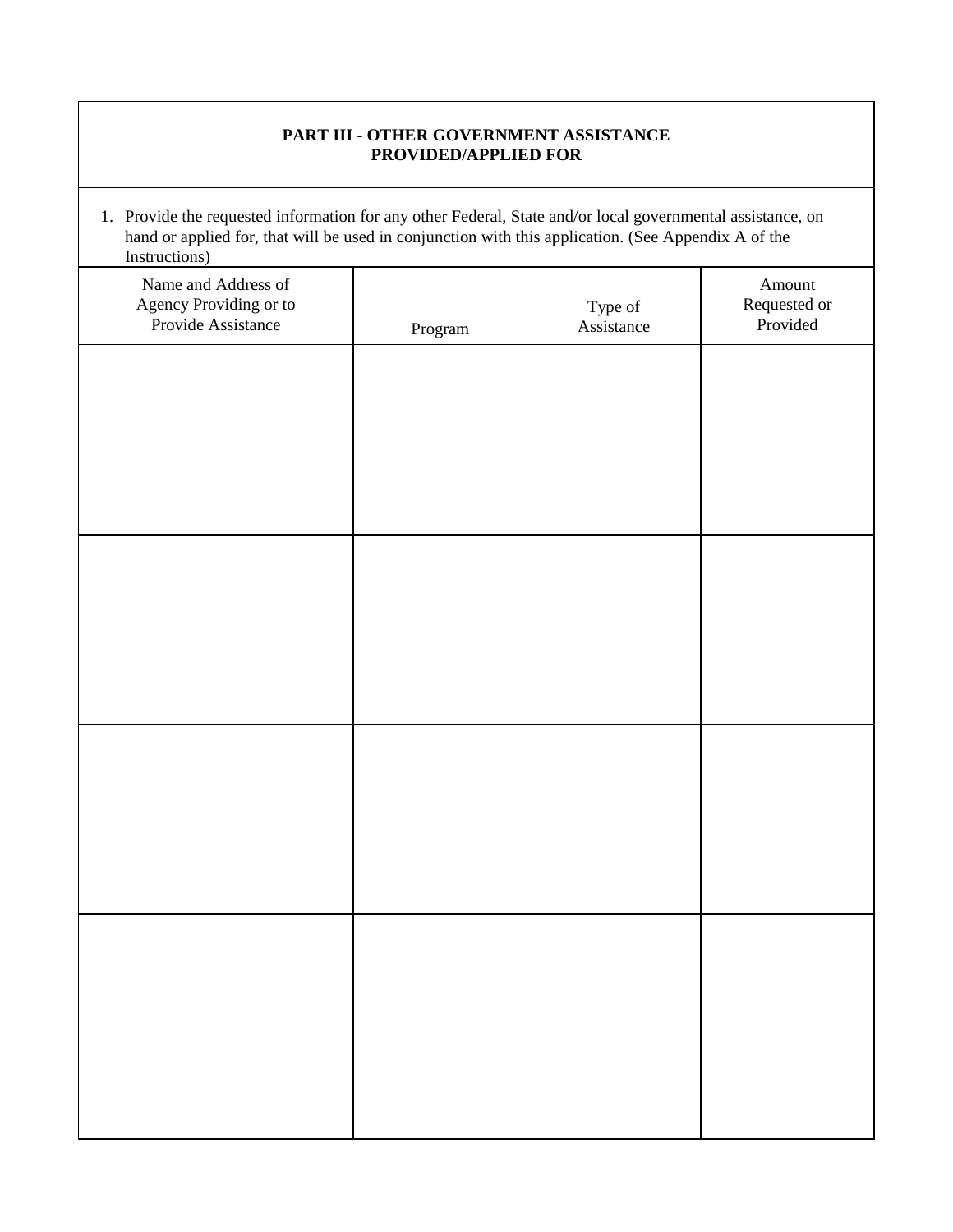| PART IV - INTERESTED PARTIES                                                                  |                                                                  |                                        |                                              |  |
|-----------------------------------------------------------------------------------------------|------------------------------------------------------------------|----------------------------------------|----------------------------------------------|--|
| Alphabetical List of<br>All Persons with a<br>Reportable Financial<br>Interest in the Project | Social Security<br>Number or<br>Employer ID Number<br>(optional) | Type of<br>Participation<br>in Project | Financial<br>Interest in<br>Project \$ and % |  |
|                                                                                               |                                                                  |                                        |                                              |  |
|                                                                                               |                                                                  |                                        |                                              |  |
|                                                                                               |                                                                  |                                        |                                              |  |
|                                                                                               |                                                                  |                                        |                                              |  |
|                                                                                               |                                                                  |                                        |                                              |  |
|                                                                                               |                                                                  |                                        |                                              |  |
|                                                                                               |                                                                  |                                        |                                              |  |
|                                                                                               |                                                                  |                                        |                                              |  |
|                                                                                               |                                                                  |                                        |                                              |  |
|                                                                                               |                                                                  |                                        |                                              |  |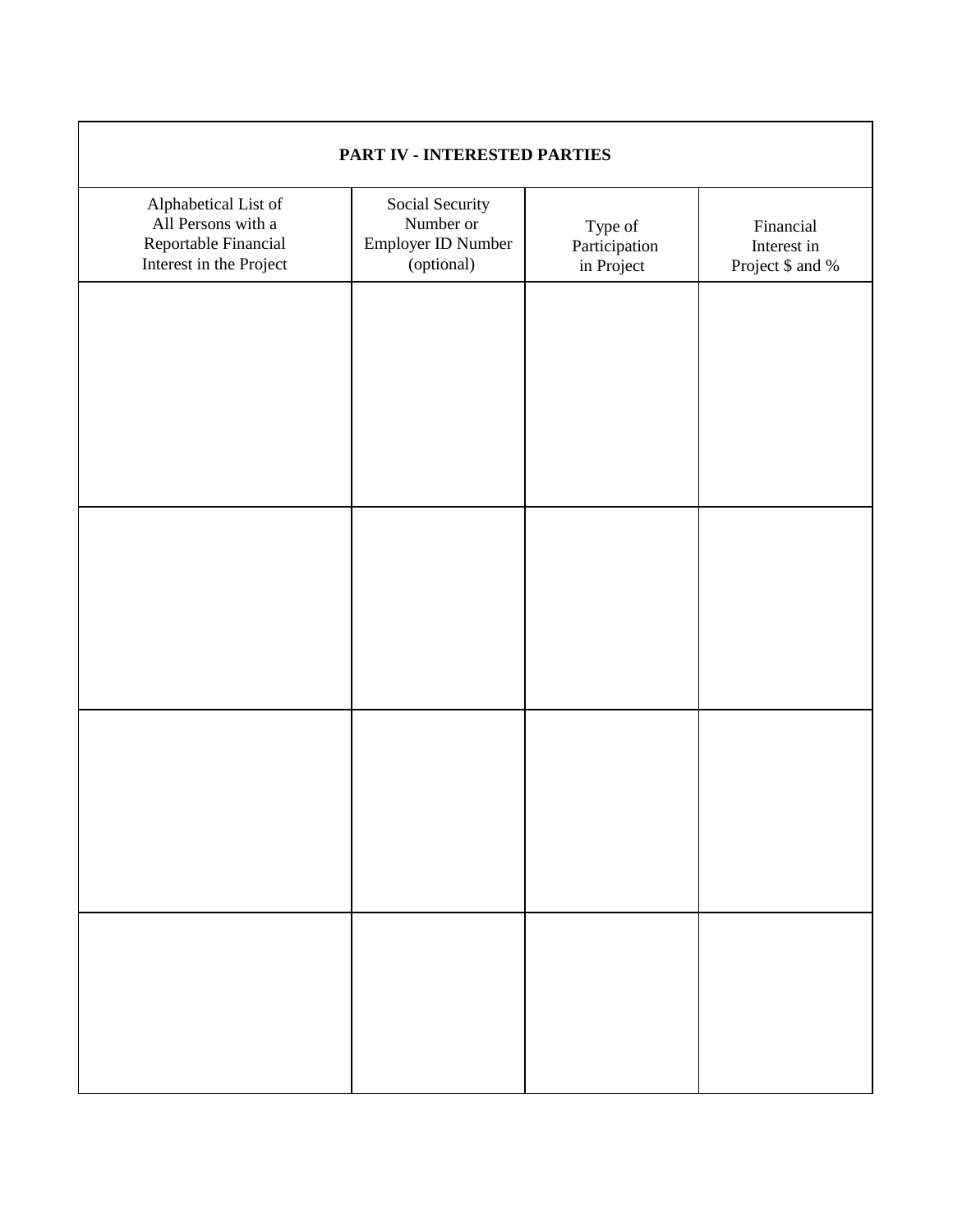#### **PART V - EXPECTED SOURCES AND USES FOR FUNDS**

This Part requires that you identify the sources and uses of all assistance that have been or may be used in the project.

| Source | Use |
|--------|-----|
|        |     |
|        |     |
|        |     |
|        |     |
|        |     |
|        |     |
|        |     |
|        |     |
|        |     |
|        |     |
|        |     |
|        |     |
|        |     |
|        |     |
|        |     |
|        |     |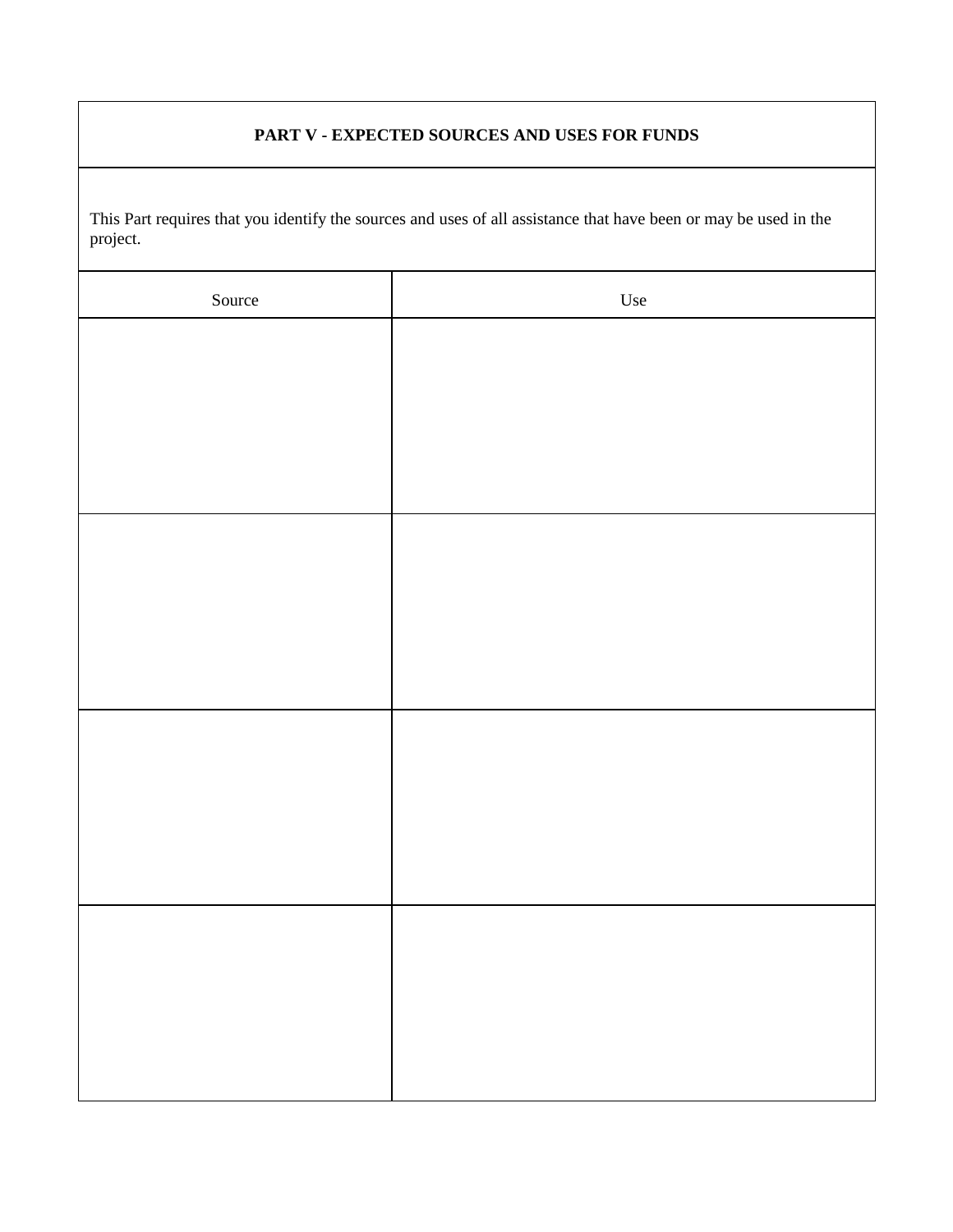#### **PART VI - CERTIFICATION**

I hereby certify that the information provided in this disclosure is true and correct and I am aware that any false information or lack of information knowingly made or omitted may subject me to civil or criminal penalties under Section 1001 of Title 18 of the United States Code. In addition, I am aware that if I knowingly and materially violate any required disclosure of information, including intentional nondisclosure, I am subject to a civil money penalty not to exceed \$10,000 for each violation.

(Chief Elected Official)

(Date)